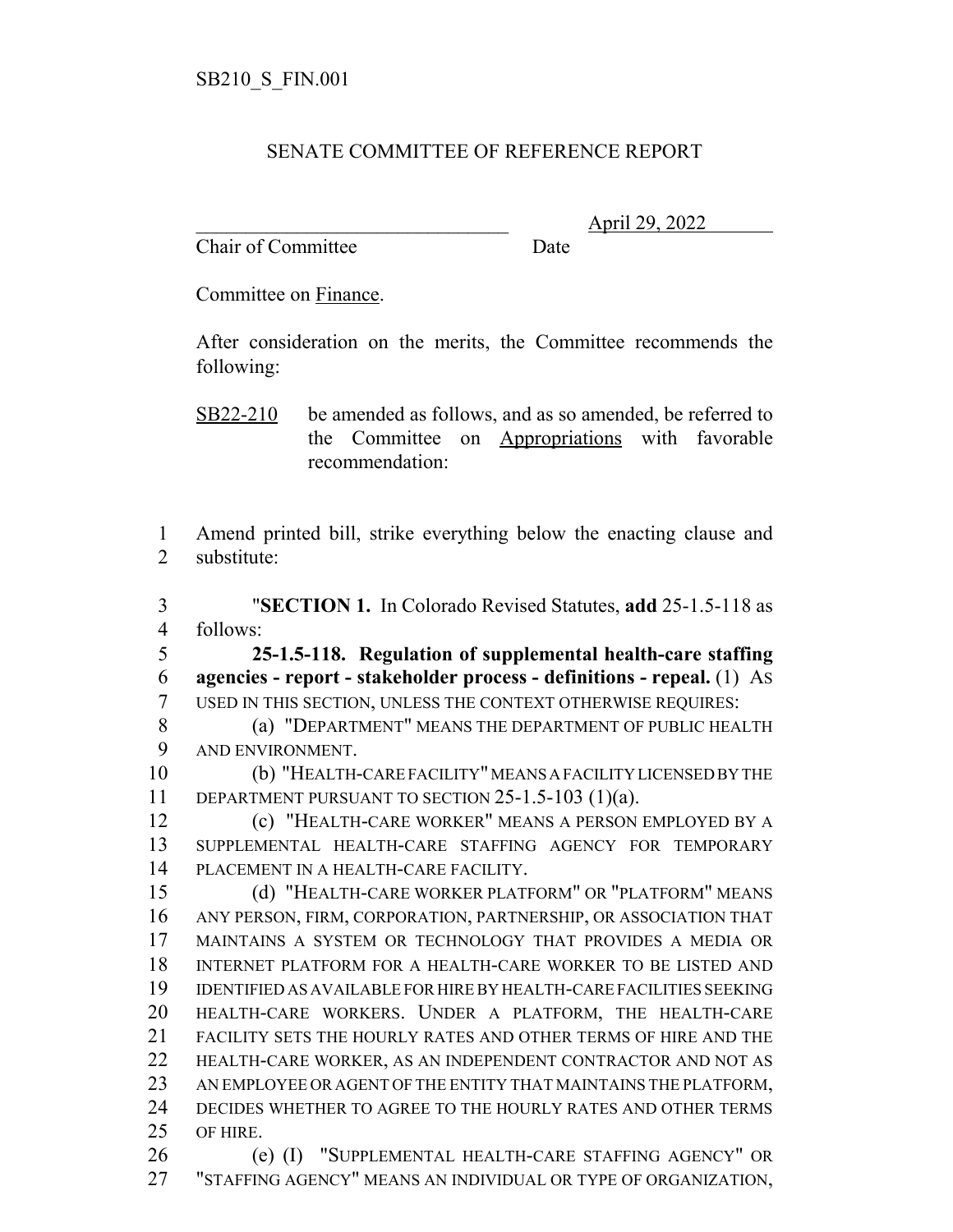INCLUDING ANY PARTNERSHIP, LIMITED LIABILITY PARTNERSHIP, LIMITED LIABILITY COMPANY, LIMITED LIABILITY LIMITED PARTNERSHIP, ASSOCIATION, TRUST, JOINT STOCK COMPANY, INSURANCE COMPANY, OR CORPORATION, WHETHER DOMESTIC OR FOREIGN, ENGAGED IN THE BUSINESS OF PROVIDING HEALTH-CARE WORKERS WHO ARE EMPLOYEES OF THE STAFFING AGENCY, AND, FOR A FEE, ASSIGNING THEM TO TEMPORARY PLACEMENTS IN HEALTH-CARE FACILITIES.

 (II) "SUPPLEMENTAL HEALTH-CARE STAFFING AGENCY" DOES NOT INCLUDE:

 (A) AN INDIVIDUAL ACTING AS AN INDEPENDENT CONTRACTOR WHO IS ONLY ENGAGED IN PROVIDING THE INDIVIDUAL'S SERVICES ON A TEMPORARY BASIS TO HEALTH-CARE FACILITIES; OR

(B) A HEALTH-CARE WORKER PLATFORM.

 (2) NO LATER THAN NOVEMBER 30, 2023, THE DEPARTMENT, IN CONSULTATION WITH THE DEPARTMENT OF HEALTH CARE POLICY AND FINANCING, SHALL SUBMIT A REPORT DESCRIBED IN SUBSECTION (3) OF THIS SECTION TO THE GOVERNOR'S OFFICE, THE ATTORNEY GENERAL'S OFFICE, THE JOINT BUDGET COMMITTEE, THE HEALTH AND INSURANCE COMMITTEE OF THE HOUSE OF REPRESENTATIVES AND THE HEALTH AND HUMAN SERVICES COMMITTEE OF THE SENATE, OR THEIR SUCCESSOR COMMITTEES.

**(3) AT A MINIMUM, THE DEPARTMENT'S REPORT MUST INCLUDE:** 

 (a) SYNTHESIZED FINDINGS FROM INFORMATION REPORTED BY SUPPLEMENTAL HEALTH-CARE STAFFING AGENCIES TO THE DEPARTMENT OF LABOR AND EMPLOYMENT PURSUANT TO SECTION 8-4-125;

 (b) INFORMATION REGARDING THE IMPACT OF SUPPLEMENTAL HEALTH-CARE STAFFING AGENCIES ON HEALTH-CARE FACILITIES AND RECOMMENDATIONS SPECIFIC TO HEALTH-CARE FACILITIES;

 (c) AN OVERVIEW OF SUPPLEMENTAL HEALTH-CARE STAFFING AGENCIES IN THE STATE AND THE USE OF STAFFING AGENCIES BY HEALTH-CARE FACILITIES;

 (d) INFORMATION REGARDING ANY FEDERAL GOVERNMENT INITIATIVES THAT SEEK TO ADDRESS ISSUES RELATING TO SUPPLEMENTAL HEALTH-CARE STAFFING AGENCIES AND HEALTH-CARE FACILITIES;

 (e) RECOMMENDATIONS FOR THE CONTINUATION OR REPEAL OF REQUIRED STATUTORY REPORTING BY SUPPLEMENTAL HEALTH-CARE STAFFING AGENCIES PURSUANT TO SECTION 8-4-125; AND

 (f) RECOMMENDATIONS FOR DETERMINING CAPS AND OTHER LIMITATIONS ON SERVICE RATES AND THE AMOUNT THAT SUPPLEMENTAL HEALTH-CARE STAFFING AGENCIES MAY CHARGE FOR EACH CATEGORY OF HEALTH-CARE WORKER PROVIDING SERVICES TO HEALTH-CARE FACILITIES. (4) IN FORMULATING RECOMMENDATIONS PURSUANT TO SUBSECTION (3) OF THIS SECTION, THE DEPARTMENT SHALL CONDUCT A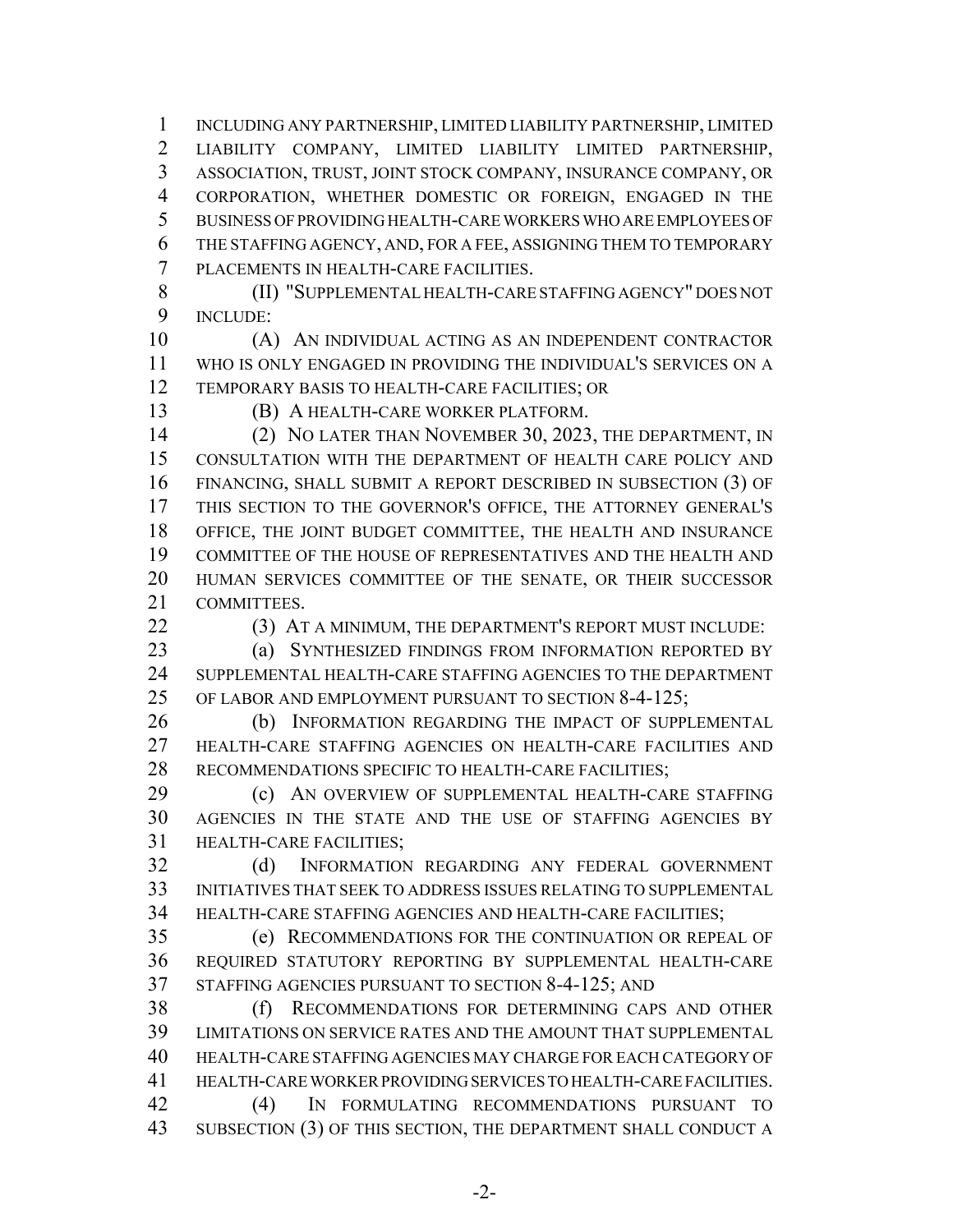STAKEHOLDER PROCESS THAT INCLUDES REPRESENTATIVES FROM LONG-TERM, ACUTE, AND PRIMARY CARE SERVICE PROVIDERS, SUPPLEMENTAL HEALTH-CARE STAFFING AGENCIES, AN EMPLOYEE ORGANIZATION THAT REPRESENTS EMPLOYEES IN THE HEALTH-CARE INDUSTRY, THE DEPARTMENT OF HEALTH CARE POLICY AND FINANCING, AND THE DEPARTMENT OF LABOR AND EMPLOYMENT.

 **SECTION 2.** In Colorado Revised Statutes, **add** 8-4-125 as follows:

 **8-4-125. Supplemental health-care staffing agencies - annual certification - reporting - definitions.** (1) AS USED IN THIS SECTION, UNLESS THE CONTEXT OTHERWISE REQUIRES:

 (a) "DEPARTMENT" MEANS THE DEPARTMENT OF LABOR AND EMPLOYMENT.

 (b) "HEALTH-CARE FACILITY" MEANS A FACILITY LICENSED BY THE DEPARTMENT OF PUBLIC HEALTH AND ENVIRONMENT PURSUANT TO SECTION 25-1.5-103 (1)(a).

 (c) "HEALTH-CARE WORKER" HAS THE MEANING SET FORTH IN SECTION 25-1.5-118 (1).

 (d) "HEALTH-CARE WORKER PLATFORM" OR "PLATFORM" HAS THE MEANING SET FORTH IN SECTION 25-1.5-118 (1).

 (e) "SUPPLEMENTAL HEALTH-CARE STAFFING AGENCY" OR "STAFFING AGENCY" HAS THE MEANING SET FORTH IN SECTION 25-1.5-118 (1).

 (2) (a) ON AND AFTER OCTOBER 1, 2022, IT IS UNLAWFUL FOR ANY PERSON TO OPERATE A SUPPLEMENTAL HEALTH-CARE STAFFING AGENCY IN THIS STATE WITHOUT COMPLETING THE STAFFING AGENCY'S INITIAL CERTIFICATION AND REQUIRED ANNUAL CERTIFICATION WITH THE DEPARTMENT PURSUANT TO SECTION 8-70-114.

 (b) ANY PERSON WHO VIOLATES THIS SECTION COMMITS A CIVIL INFRACTION AND MAY BE SUBJECT TO FINES DETERMINED BY THE DEPARTMENT.

 (c) ON OR BEFORE SEPTEMBER 1, 2022, AND SEPTEMBER 1, EACH YEAR THEREAFTER, THE DEPARTMENT OF PUBLIC HEALTH AND ENVIRONMENT AND THE DEPARTMENT OF HEALTH CARE POLICY AND FINANCING SHALL PROVIDE THE DEPARTMENT WITH A LIST OF ALL KNOWN NAMES AND CONTACT INFORMATION FOR SUPPLEMENTAL HEALTH-CARE STAFFING AGENCIES OPERATING IN THE STATE.

 (3) (a) ON OR BEFORE APRIL 30, 2023, EACH SUPPLEMENTAL HEALTH-CARE STAFFING AGENCY OPERATING IN THE STATE SHALL PROVIDE TO THE DEPARTMENT A QUARTERLY REPORT CONTAINING THE 41 INFORMATION AND CERTIFICATIONS SET FORTH IN SUBSECTION (3)(b) OF 42 THIS SECTION FOR THE FIRST QUARTER OF 2023. THE STAFFING AGENCY SHALL CONTINUE TO FILE QUARTERLY REPORTS CONTAINING THE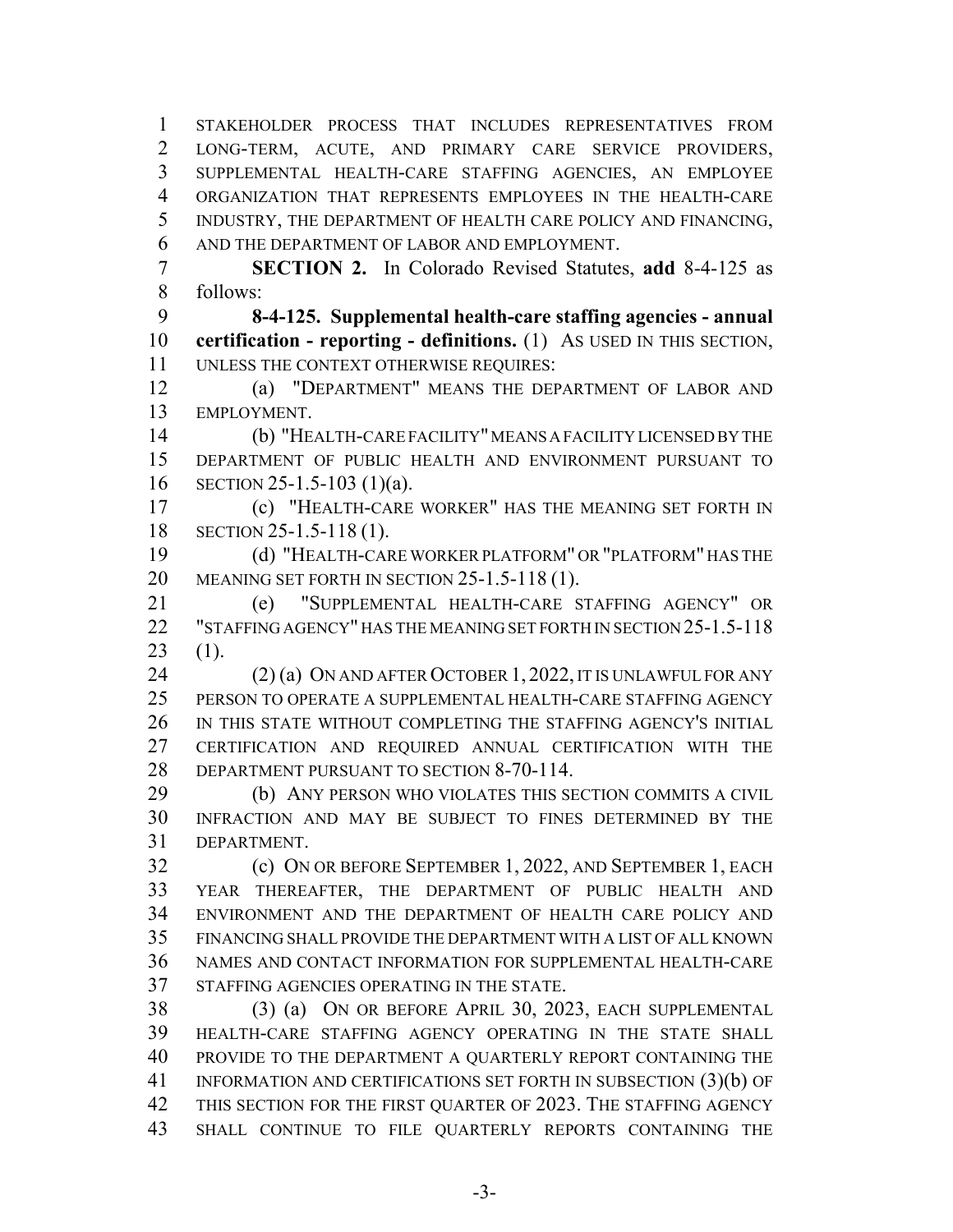INFORMATION AND CERTIFICATIONS DESCRIBED IN SUBSECTION (3)(b) OF THIS SECTION NO LATER THAN THE LAST DAY OF THE MONTH IMMEDIATELY FOLLOWING THE END OF THE APPLICABLE QUARTER.

 (b) AT A MINIMUM, A STAFFING AGENCY'S QUARTERLY REPORTS REQUIRED PURSUANT TO SUBSECTION (3)(a) OF THIS SECTION MUST INCLUDE:

 (I) THE NAME OF EACH DIRECT AND INDIRECT OWNER OF THE STAFFING AGENCY;

 (II) IF THE STAFFING AGENCY'S DIRECT OWNER IS A CORPORATION, 10 COPIES OF THE ARTICLES OF INCORPORATION AND CURRENT BYLAWS;

 (III) A DETAILED LISTING OF THE AVERAGE AMOUNT CHARGED DURING THE REPORTING PERIOD TO A HEALTH-CARE FACILITY FOR EACH CATEGORY OF HEALTH-CARE WORKER PROVIDING SERVICES TO THE HEALTH-CARE FACILITY;

 (IV) A DETAILED LISTING OF THE AVERAGE AMOUNT PAID DURING THE REPORTING PERIOD TO HEALTH-CARE WORKERS FOR THEIR SERVICES FOR EACH CATEGORY OF HEALTH-CARE WORKER PROVIDING SERVICES;

 (V) THE STAFFING AGENCY'S CERTIFICATION THAT EACH HEALTH-CARE WORKER CONTRACTED TO A HEALTH-CARE FACILITY DURING THE REPORTING PERIOD HAD A CURRENT, UNRESTRICTED LICENSE OR CERTIFICATION IN GOOD STANDING AND MET THE TRAINING AND CONTINUING EDUCATION STANDARDS FOR THE POSITION WITH THE HEALTH-CARE FACILITY THROUGHOUT THE ENTIRETY OF THE REPORTING 24 PERIOD:

 (VI) THE STAFFING AGENCY'S CERTIFICATION THAT EACH HEALTH-CARE WORKER CONTRACTED TO A HEALTH-CARE FACILITY HAD SUCCESSFULLY COMPLETED ALL BACKGROUND CHECKS REQUIRED BY FEDERAL AND STATE LAW, RULE, AND REGULATION RELATING TO THE HEALTH-CARE POSITION AND HEALTH-CARE FACILITY IN WHICH THE HEALTH-CARE WORKER WAS PLACED DURING THE REPORTING PERIOD; AND (VII) THE STAFFING AGENCY'S CERTIFICATION THAT THE STAFFING AGENCY MAINTAINED PROFESSIONAL LIABILITY INSURANCE THROUGHOUT THE ENTIRETY OF THE REPORTING PERIOD FOR EACH HEALTH-CARE

 WORKER CONTRACTED TO A HEALTH-CARE FACILITY DURING THE REPORTING PERIOD.

 (c) THE DEPARTMENT SHALL ESTABLISH THE MANNER AND FORM OF REPORTING PURSUANT TO THIS SUBSECTION (3).

 (4) (a) (I) THE DEPARTMENT SHALL IMPOSE A FINE IN THE AMOUNT OF FIVE HUNDRED DOLLARS FOR A REPORT REQUIRED PURSUANT TO SUBSECTION (3) OF THIS SECTION THAT:

 (A) IS NOT SUBMITTED WITHIN THIRTY DAYS AFTER THE REPORTING DEADLINE; OR

(B) THE DEPARTMENT DEEMS NONCOMPLIANT WITH THE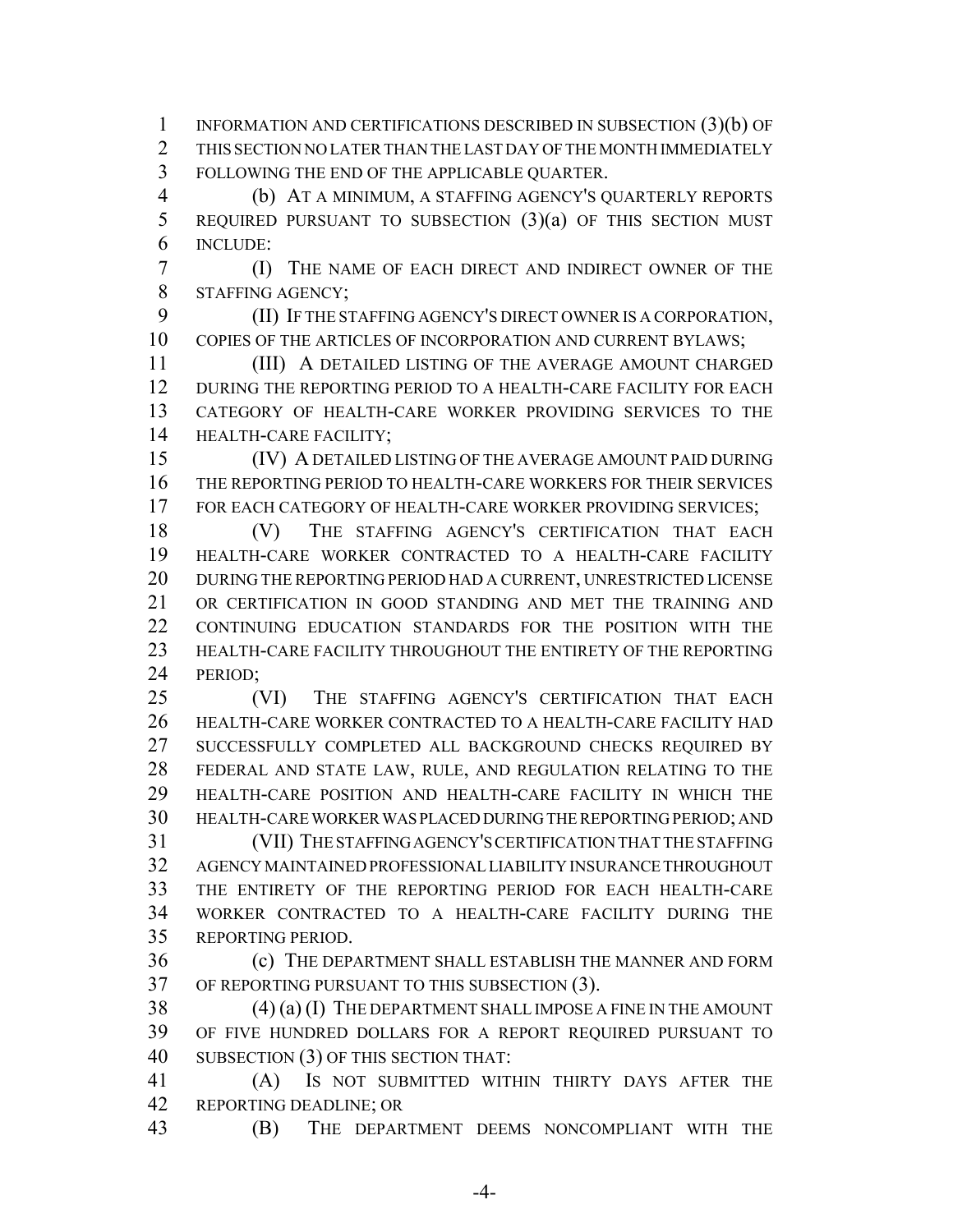REQUIREMENTS OF SUBSECTION (3) OF THIS SECTION.

**(II)** THE DEPARTMENT MAY WAIVE THE FINE IF THE STAFFING AGENCY IS ABLE TO SHOW GOOD CAUSE FOR THE DELAY IN SUBMITTING THE REPORT OR FOR SUBMITTING A NONCOMPLIANT REPORT.

 (b) THE DEPARTMENT SHALL SEND NOTICE TO EACH STAFFING AGENCY THAT:

 (I) HAS NOT SUBMITTED THE REQUIRED QUARTERLY REPORT ON OR BEFORE THE DEADLINE; OR

(II) HAS NOT SUBMITTED A COMPLIANT REPORT.

 (c) IF THE STAFFING AGENCY DOES NOT SUBMIT A COMPLIANT REPORT WITHIN THIRTY DAYS AFTER THE DATE OF THE DEPARTMENT'S NOTICE OF NONCOMPLIANCE, THE DEPARTMENT SHALL IMPOSE A FINE OF TEN THOUSAND DOLLARS, AND FOR A FAILURE IN ANY SUBSEQUENT QUARTER TO TIMELY SUBMIT A COMPLIANT REPORT WITHIN THIRTY DAYS AFTER THE DEPARTMENT'S NOTICE OF NONCOMPLIANCE, A FINE OF TWENTY THOUSAND DOLLARS. THE DEPARTMENT MAY WAIVE OR REDUCE THE STAFFING AGENCY'S FINE IF THE STAFFING AGENCY IS ABLE TO SHOW GOOD CAUSE FOR DELAYING THE SUBMISSION OF THE REPORT.

 (d) THE DEPARTMENT SHALL TRANSMIT ANY PENALTIES IMPOSED AND COLLECTED PURSUANT TO THIS SUBSECTION (4) TO THE STATE TREASURER, WHO SHALL CREDIT THE MONEY TO THE WAGE THEFT 22 ENFORCEMENT FUND CREATED IN SECTION 8-4-113 (3).

 (5) THE DEPARTMENT SHALL PROVIDE COPIES OF THE QUARTERLY 24 REPORTS REQUIRED PURSUANT TO SUBSECTION (3) OF THIS SECTION TO THE DEPARTMENT OF PUBLIC HEALTH AND ENVIRONMENT AND TO THE DEPARTMENT OF HEALTH CARE POLICY AND FINANCING FOR PURPOSES OF ANALYZING THE INFORMATION PROVIDED BY THE STAFFING AGENCIES TO MAKE RECOMMENDATIONS TO THE GENERAL ASSEMBLY AND THE GOVERNOR PURSUANT TO SECTION 25-1.5-118 CONCERNING THE REGULATION OF STAFFING AGENCY SERVICE RATES AND RATES CHARGED TO HEALTH-CARE FACILITIES.

 **SECTION 3. Act subject to petition - effective date.** This act takes effect at 12:01 a.m. on the day following the expiration of the ninety-day period after final adjournment of the general assembly; except that, if a referendum petition is filed pursuant to section 1 (3) of article V of the state constitution against this act or an item, section, or part of this act within such period, then the act, item, section, or part will not take effect unless approved by the people at the general election to be held in November 2022 and, in such case, will take effect on the date of the official declaration of the vote thereon by the governor.".

 Page 1, line 103, strike "**ENVIRONMENT.**" and substitute "**ENVIRONMENT, AND, IN CONNECTION THEREWITH, REQUIRING SUPPLEMENTAL**